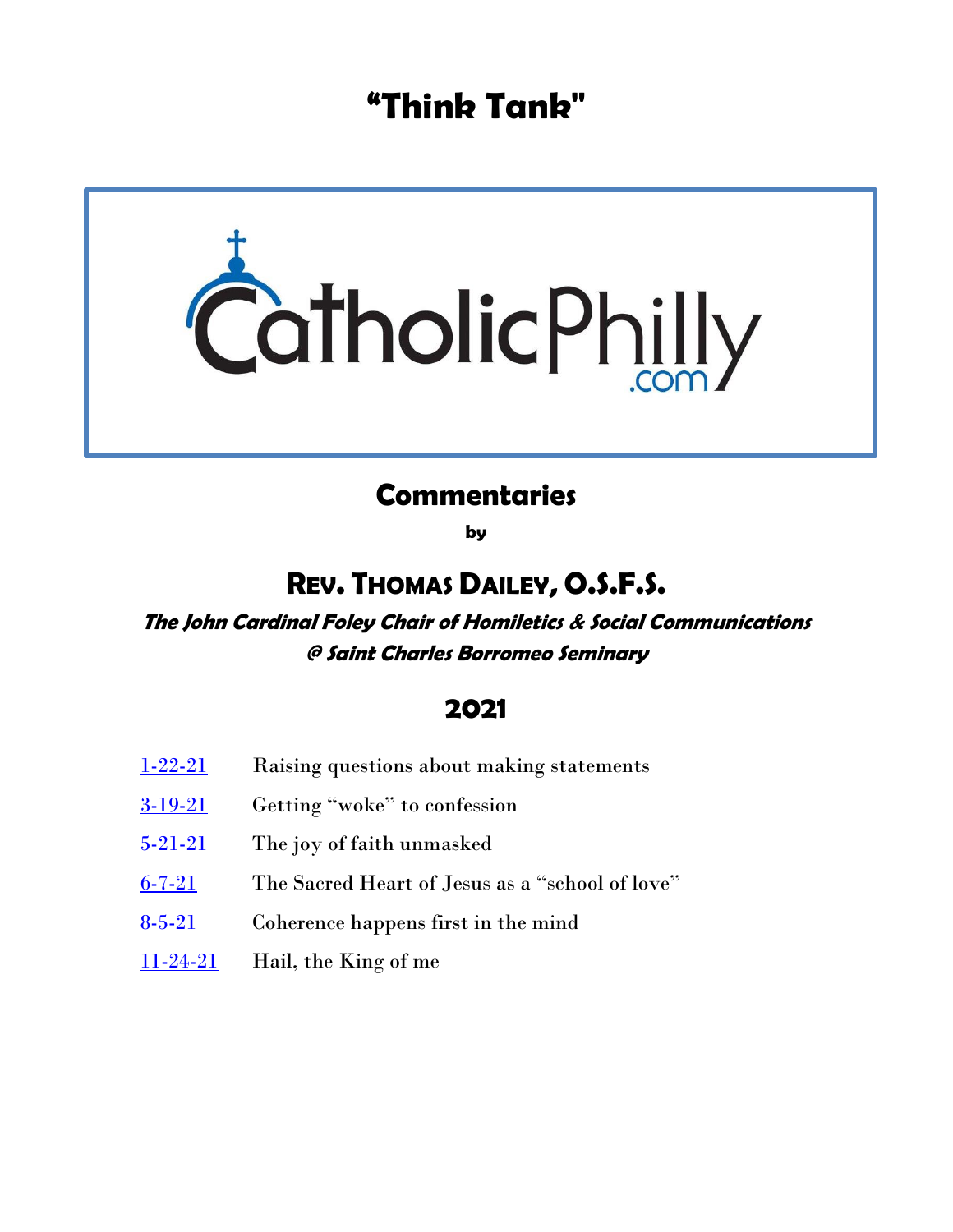

#### **RAISING QUESTIONS ABOUT MAKING STATEMENTS**

<span id="page-1-0"></span>(January 22, 2021)

Catholic news is, itself, in the news. The latest kerfuffle concerns a [statement](https://www.usccb.org/news/2021/usccb-presidents-statement-inauguration-joseph-r-biden-jr-46th-president-united-states) from Archbishop Gomez (USCCB president) on the inauguration of President Biden, the [intervention](https://www.pillarcatholic.com/p/breaking-vatican-intervenes-to-spike) of the Vatican Secretariat of State, and the *dust-up* that followed among American bishops – along with a slew of opinionated comments on social media.



In light of the feast of the patron of Catholic writers and journalists (St. Francis de Sales, on January 24), perhaps it's time to revisit the practice of issuing episcopal statements.

Bishops exercise a special pedagogical authority in the Church. Being "successors of the Apostles as pastors of souls," and appointed "to teach all nations, to hallow men in the truth, and to feed them," they alone serve as "true and authentic teachers of the faith" ([Vatican II,](http://www.vatican.va/archive/hist_councils/ii_vatican_council/documents/vat-ii_decree_19651028_christus-dominus_en.html) *Christus Dominus*, no. 2).

That teaching finds its primary medium in catechetical preaching, whether in liturgies or lectures. It also takes written form through pastoral letters, seasonal messages, and even ecumenical greetings.

These days, amid a 24/7 news cycle, the diocesan press office has become a new pulpit. Through it, "statements" issued to the media allow bishops to share their views on people and events making news locally, nationally, or internationally. Once the purview of public relations, this means of communication raises some questions about ecclesial leadership in the digital world.

The Church, while universal in mission and magnitude, operates locally, within a diocese or "particular church" defined as such by its geography. There the bishop's voice can and should be heard – by the faithful as an authoritative teacher and by others as a concerned leader committed to the good of all. Thus, it makes perfect sense for a church leader to comment on newsworthy matters significantly affecting the lives of people in his locale.

But no national diocese exists. Some bishops have greater prominence in the news world given their ecclesial rank (e.g. cardinals, archbishops), the size of the diocese they govern, or the prominence of the city in which they work. But we have no "bishop of the USA." As a result, the multiplication of statements can dilute a unified message. At best, issuing numerous statements creates information overload rather than theological insight or spiritual succor.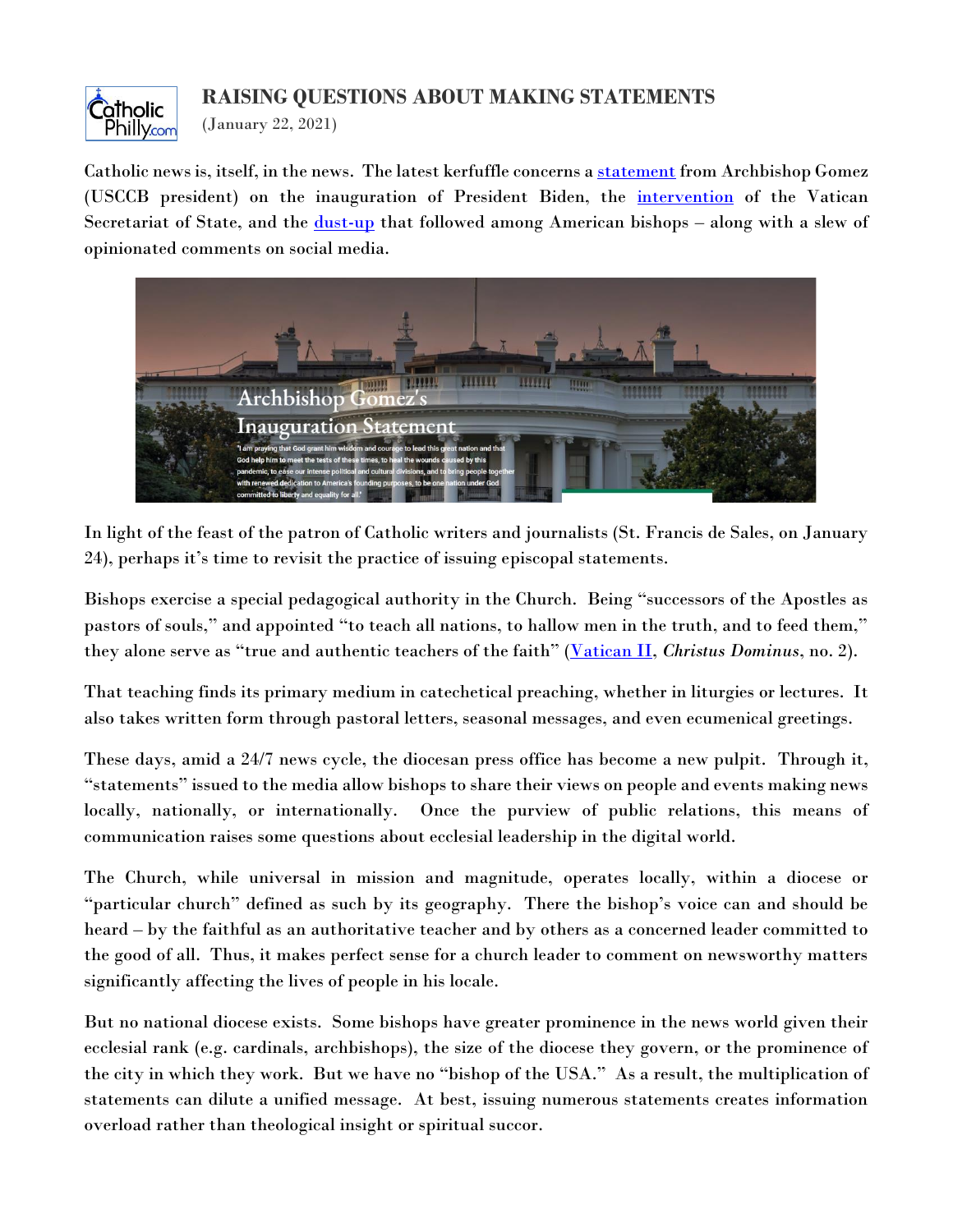Even when bishops issue statements on national issues (after all, "all politics is local"), what ecclesial purpose do they serve? Is the communique intended to provide clarity (catechesis) or conviction (mystagogy)? Does this form of teaching offer food for the mind (meaning) or heart (care) or soul (guidance)?

Whatever the intent, "statements" suffer a fundamental flow. A pastoral letter is addressed to a particular group. A bishop's message is sent to someone. Episcopal greetings are extended to specific recipients. But for whom are statements made? Society as a whole? The general public? The believing community? Lacking a defined audience, statements transmitted into the digital ether risk falling unattended into empty space.

To guide their flocks effectively, the Church's shepherds do need to be engaged with breaking news and active in media relations. To do that efficaciously, bishops should consider the methodology of a fellow pastor of souls – Francis de Sales (1567-1622), Bishop of Geneva and Doctor of the Church.



Francis de Sales undertook ecclesial and diplomatic missions that involved contentious matters and oppositional forces. European "[wars of religion](https://en.wikipedia.org/wiki/European_wars_of_religion)" between and within Christian communities, along with the political machinations that instigated or accompanied them, gave rise to divisions on a scale much greater than today's partisan polemics.

Into this disunited world, Francis de Sales brought a distinctive brand of communications.

Specifically, he engaged in a highly successful **press action**. To teach about doctrinal matters, he wrote pamphlets about articles of the faith. He distributed these to townspeople who, owing to fear or constraint, would not listen to him preach. That innovativeness factored prominently in his being declared the patron of journalists (by Pope Pius XI in 1923).

More generally, Francis de Sales communicated personally and personably. He courageously interacted with his adversaries, whom he regarded always with Christian esteem. According to Fr. Joseph Chorpenning, [the Salesian method](http://www.franz-von-sales.de/icss_de/rundbriefe/english/news18.html) set Francis apart from both the violence by which Calvinists coerced the citizenry and the aggression employed by fellow Catholic missionaries. He won people's hearts "through gentle persuasion, other-oriented dialogue that seeks common ground and restores unity through reconciliation, and humility in the service of collaborative ministry that was often difficult and challenging."

In today's challenging world, where commentary now dominates the media, "statements" formulated as episcopal teaching seek to shape social understanding and action. In making them, and in commenting about them, perhaps we could all turn again to the example of Francis de Sales, whose own approach to Church communications made of him "the gentleman saint."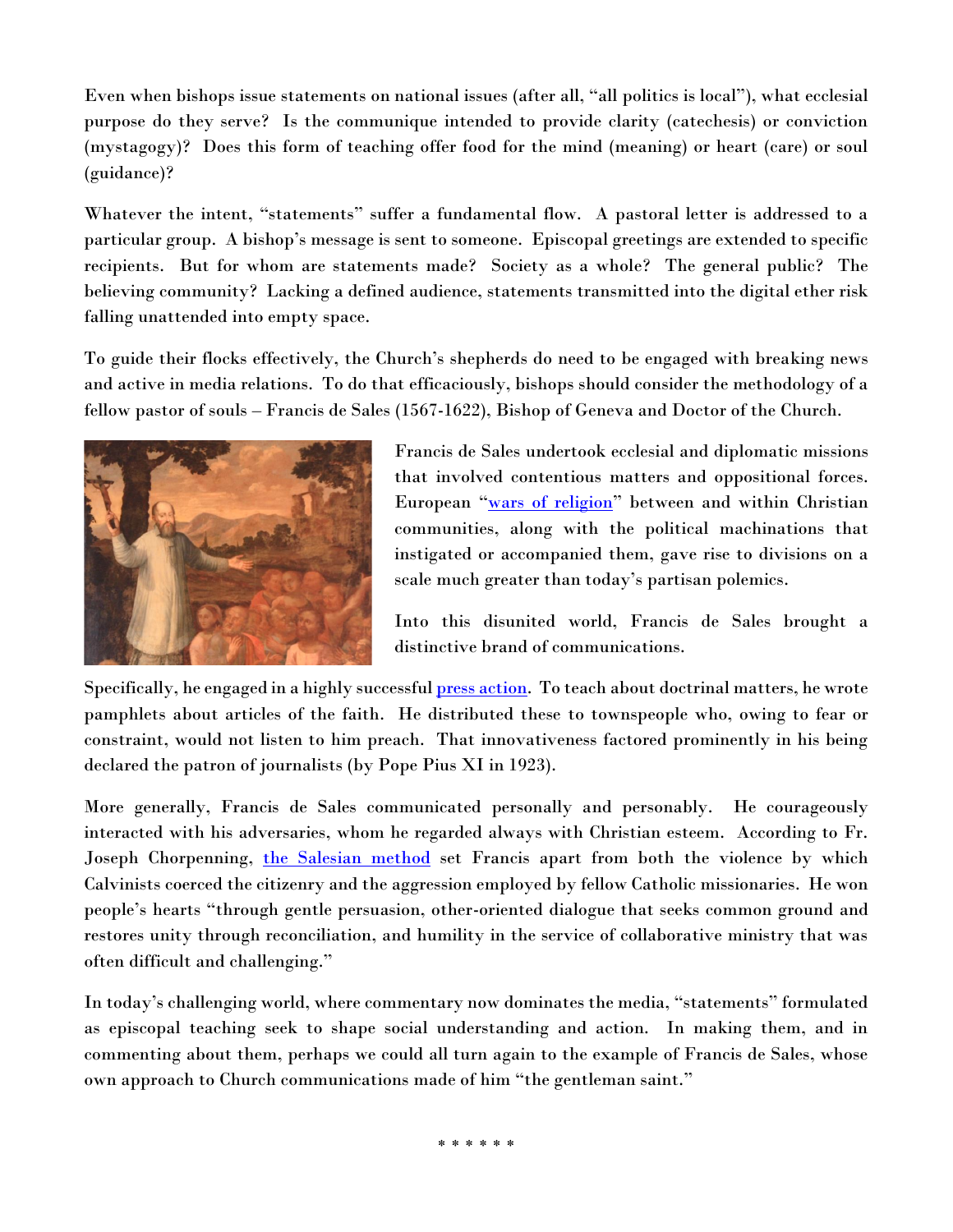

<span id="page-3-0"></span>The ["cancel culture" movement](https://nypost.com/article/what-is-cancel-culture-breaking-down-the-toxic-online-trend/) seems to be gaining ground. We have "progressed" from tearing down statues to removing food labels to censoring books and cartoons. Now toys have become targets of the woke warriors.

Society, it seems, has taken the offensive against being offended. No stones are cast in this new version of public judgment, but Twitter flames are fanned in the hope of silencing the suspect and trouncing their transgressions.

Throughout the history of the Church, a different kind of cancelling movement has been operative. It proceeds from a different mentality and advances toward a different goal. It's called Confession.

In its own way, this sacrament is also counter cultural. Centuries ago, St. Francis de Sales (1567-1622) penned a brief commentary ("**[Advice to Confessors](http://hosted.desales.edu/files/salesian/library/AdvicetoConfessorsnew.pdf)**") that awakens us to how and why.



Today's movement appears justified as a quest to eradicate remnants of social wrongs that have long gone unnoticed. Confession seems to have the same focus, as penitents admit to wrongdoings in their own lives. Admitting to sins – "in what I have done and what I have failed to do" – shines an uncomfortable light on anyone's personal past.

But as a sacrament, and not merely a therapeutic exercise of self-examination, Confession is primarily about the present moment. Its emphasis is not the past, but the now of experiencing divine grace that renders the penitent worthier than before. As the saint reminds us, "confession and penance render a man infinitely more honorable than sin renders him blamable."

Sadly, for many people that truth has been marred by experiences that focused more on the blame than on the honor. Far too many are the stories of priests chiding penitents harshly for the faults that have burdened them, or of questioning them so extensively as to make confession more like an inquisition.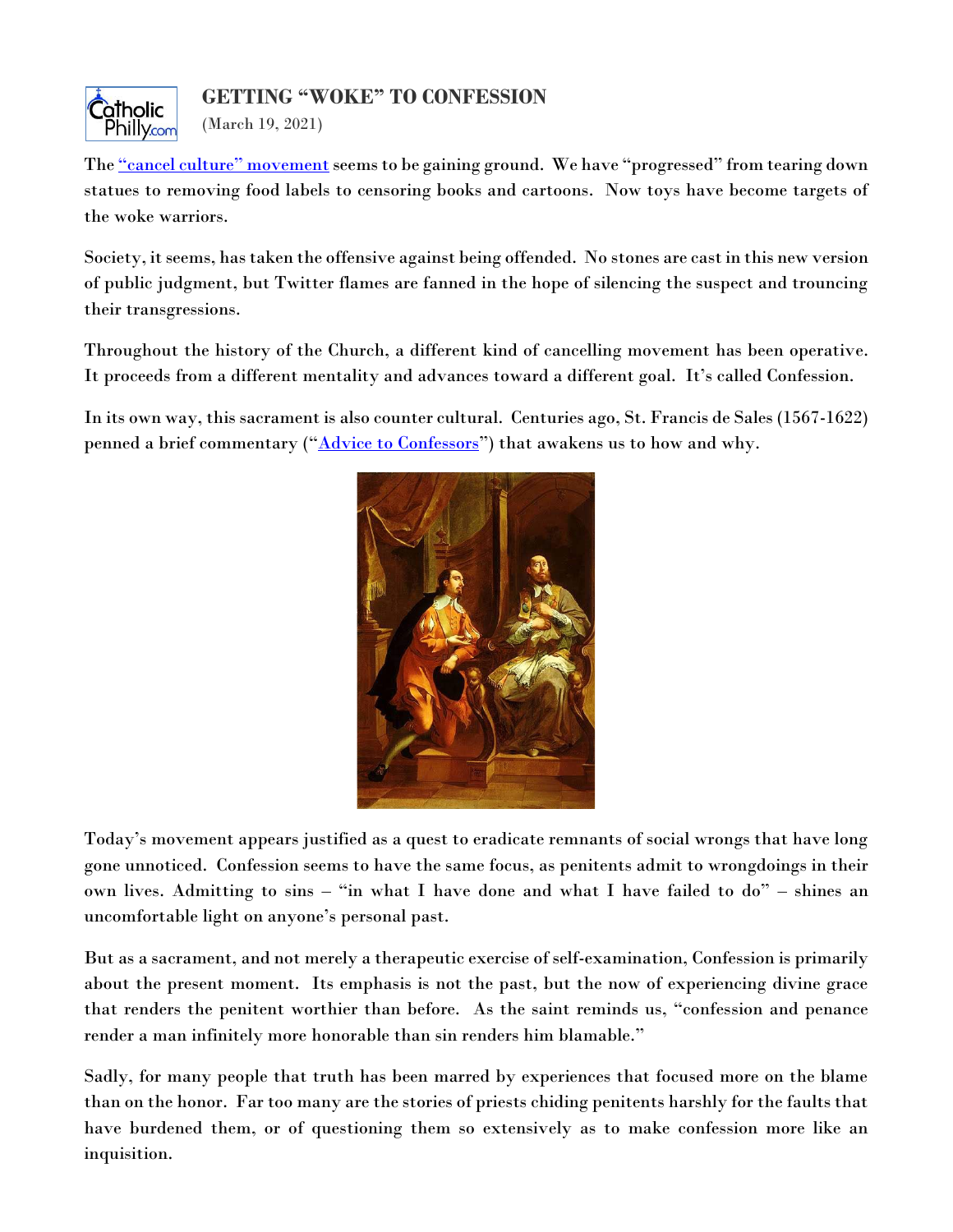Cancel culture may come with outrage, but Confession never should.

As the saintly Bishop of Geneva advises the priests of his diocese: "Remember that at the beginning of their confessions the poor penitents call you 'Father,' and that you must indeed have a fatherly heart toward them." Acknowledging that confessors "so austere in (their) corrections ... are more blamable than (the) penitents are culpable," he reminds priests that "being sinners themselves (they) are obliged to be humble, meek, and to lower themselves with the penitents by a gentle condescension."

Still, the experience of confessing one's sins can be uncomfortable, even shameful. Wokeness may want to excite that kind of emotion in society so as to rage against wrong. But in persons going to Confession, that feeling usually make them rather apprehensive.

Again St. Francis de Sales offers a counter view, when he assures us that "the greater our misery, the more is the mercy of God glorified." Consider, he says, the great saints who were also great sinners (e.g., St. Peter, St. Matthew, St. Mary Magdalene). Recall, too, the words of Jesus who "prayed to his Father for those who crucified him, to let us know that even if we were to crucify him with our own hands, he would willingly pardon us."

From that biblical revelation, he concludes that "we can do no greater wrong to the goodness of God and to the Passion and Death of our Lord than to have a lack of confidence of obtaining pardon for our iniquities."

The season of Lent seeks to instill this confidence, as we journey toward that Paschal Mystery by which our Lord has redeemed the world and brought sinners – us included – to salvation. We best prepare for this by confidently entrusting ourselves to the mercy of God, which is communicated to us uniquely and experientially in the sacrament of Confession.

Whether it has been weeks or months, years or even decades, the opportunity to be unburdened, to be forgiven, to be at peace awaits. No statues need to fall, no labels to be removed, no books to be banned.



Instead, what gets cancelled when we celebrate the sacrament of Confession is sin, and what will get restored is us, through the unfathomable and unending mercy of God. As Pope Francis remarked in his very [first Angelus address](http://www.vatican.va/content/francesco/en/angelus/2013/documents/papa-francesco_angelus_20130317.html) eight years ago this week, "God never ever tires of forgiving us" despite our hesitancy to ask at all or to ask yet again.

To ask forgiveness in Confession is to join and benefit from the Church's counter-cultural movement, one that through grace will bring not the cancellation of culture but its reconciliation.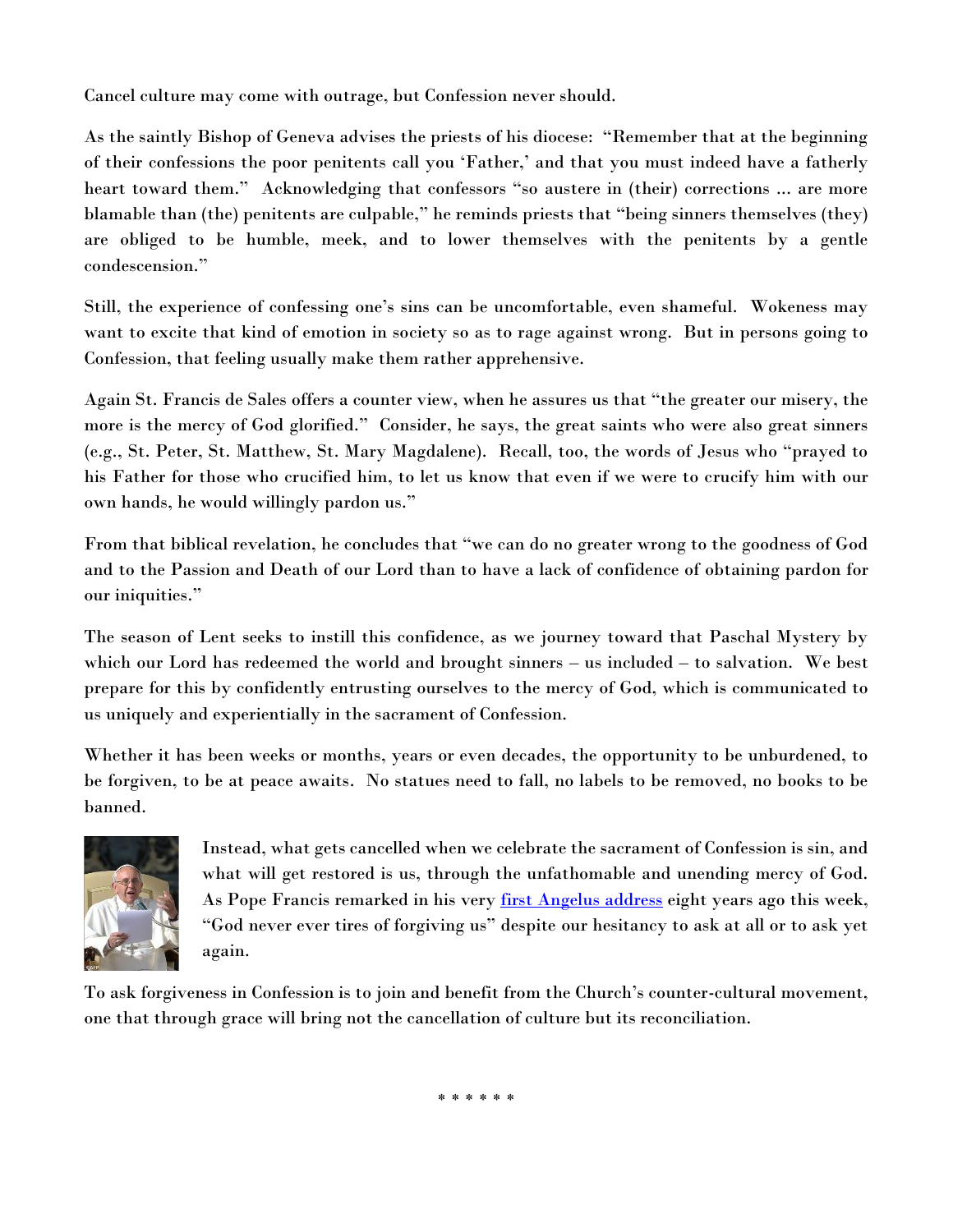

<span id="page-5-0"></span>The light at the end of the pandemic's tunnel is getting brighter. The Archdiocese of Philadelphia recently [announced](https://catholicphilly.com/2021/05/news/local-news/covid-restrictions-lifting-in-archdiocesan-parishes/) the easing of COVID restrictions for parish churches. Concomitantly, it launched a new initiative – ["Nothing compares to being there"](http://archphila.org/nothingcompares/) – to encourage the return of the faithful to inperson worship.

Being unmasked does more than make a visage visible. It facilitates a fuller communication by enabling the whole person to "speak" even without words. It makes possible a deeper sight of the other person, in the very uniqueness that their face reveals. It enables an encounter with others as they are.

That experience lies at the heart of **Pope Francis's message for this year's World Communications** [Day](https://www.comunicazione.va/en/giornata-mondiale-comunicazioni-sociali/gmcs-2021/messaggio-papa-francesco-2021.html) (celebrated on the Sunday before Pentecost). Entitled "Come and See," the message highlights the importance of face-to-face communication.



The Holy Father points out what we all know from experience, an experience that has been somewhat impeded by having to wear masks. "Some things can only be learned through first-hand experience," he writes, because "we do not communicate merely with words, but with our eyes, the tone of our voice and our gestures."

More than a sociological statement, this truth of communications points also to the distinctiveness of Christian faith. St. John writes of this in one of his letters. "No one has ever seen God," he admits. But then he makes a unique claim: "we have seen and testify that the Father sent his Son as savior of the world" (I John 4:11,14). Not only that, the Apostles also saw Jesus raised from the dead and watched as He ascended to heaven.

As Pope Francis explains, "Jesus' attractiveness to those who met him depended on the truth of his preaching; yet the effectiveness of what he said was inseparable from how he looked at others, from how he acted towards them, and even from his silence. The disciples not only listened to his words; they watched him speak."

Those sights and sights remain the foundation of our faith. They draw us to a God who is real, the God who is also a person, the God whom we are invited to encounter. "Indeed," says Pope Francis, "in him – the incarnate *Logos* – the Word took on a face; the invisible God let himself be seen, heard and touched."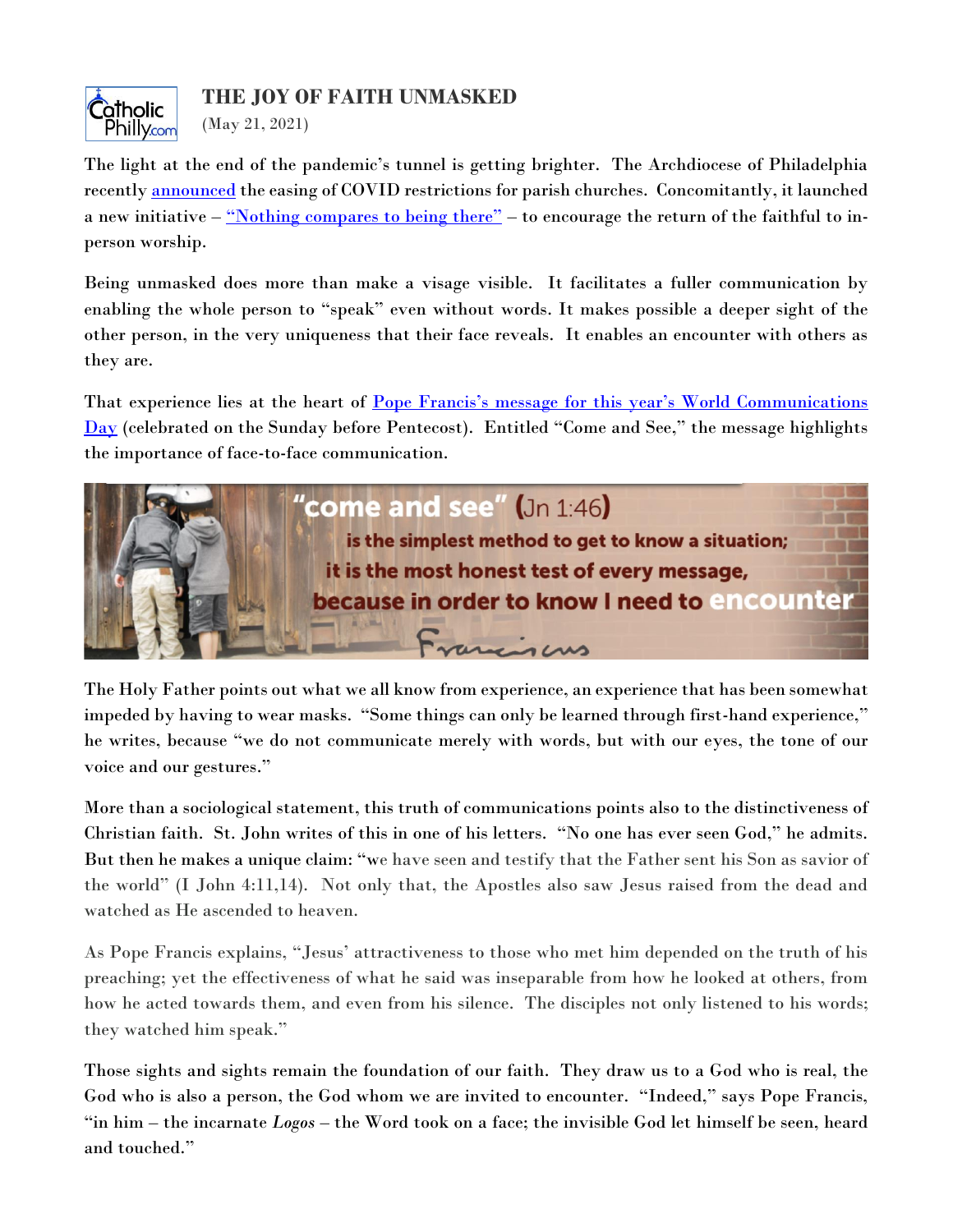Now, as then, faces speak, which is why being able to see them again makes us so elated. So, too, when we are unmasked, we will have the opportunity to let others see our faces – and, potentially, the joy of the Spirit that shines forth from them.

That joy, and the happiness of seeing smiles, is what enthuses us about no longer having to wear masks. It's also a reminder of what makes evangelizing really effective – the conviction of our own faith made evident in the joy of knowing the Good News of salvation.

As Pope Francis puts it in the conclusion to his message: "the Gospel comes alive in our own day, whenever we accept the compelling witness of people whose lives have been changed by their encounter with Jesus. For two millennia, a chain of such encounters has communicated the attractiveness of the Christian adventure. The challenge that awaits us, then, is to communicate by encountering people, where they are and as they are."

That witness can and has been communicated through various forms of social media – which parishes would be wise to carry on purposefully as a means of reaching out to and building up the faith community beyond the walls of a church. But an unparalleled experience of that Gospel encounter happens in the celebration of the Mass – where our lives are renovated and renewed by directly hearing the sacred Word and tangibly receiving the blessed Sacrament.

The event of our redemption celebrated on Sundays remains the foundation of our faith. It follows, undeniably, that an unmediated celebration of that event remains our fullest way of encountering the Lord Jesus.

But simply being there, even in-person and unmasked, will not suffice. To re-engage the faithful, we need to consider what it is that parishioners will "come and see" when they return to worship in parish churches? What have we learned from this time apart that we need to do differently and do better in order for our liturgical celebrations to communicate the attractiveness of the Christian adventure?

With the outpouring of the Holy Spirit this Pentecost, may our unmasked faces once again radiate the joy of the faith we have in God and share with one another.

\* \* \* \* \* \*

*Commemorating World Communications Day, the Seminary will host the annual John Cardinal Foley Symposium on May 27 at 7:00 p.m. This year's featured guest is John Quiñones from ABC News. Online participation in the panel discussion and award presentation is welcome. Further information can be found online.*

<http://www.scs.edu/cardinal-foley-symposium>

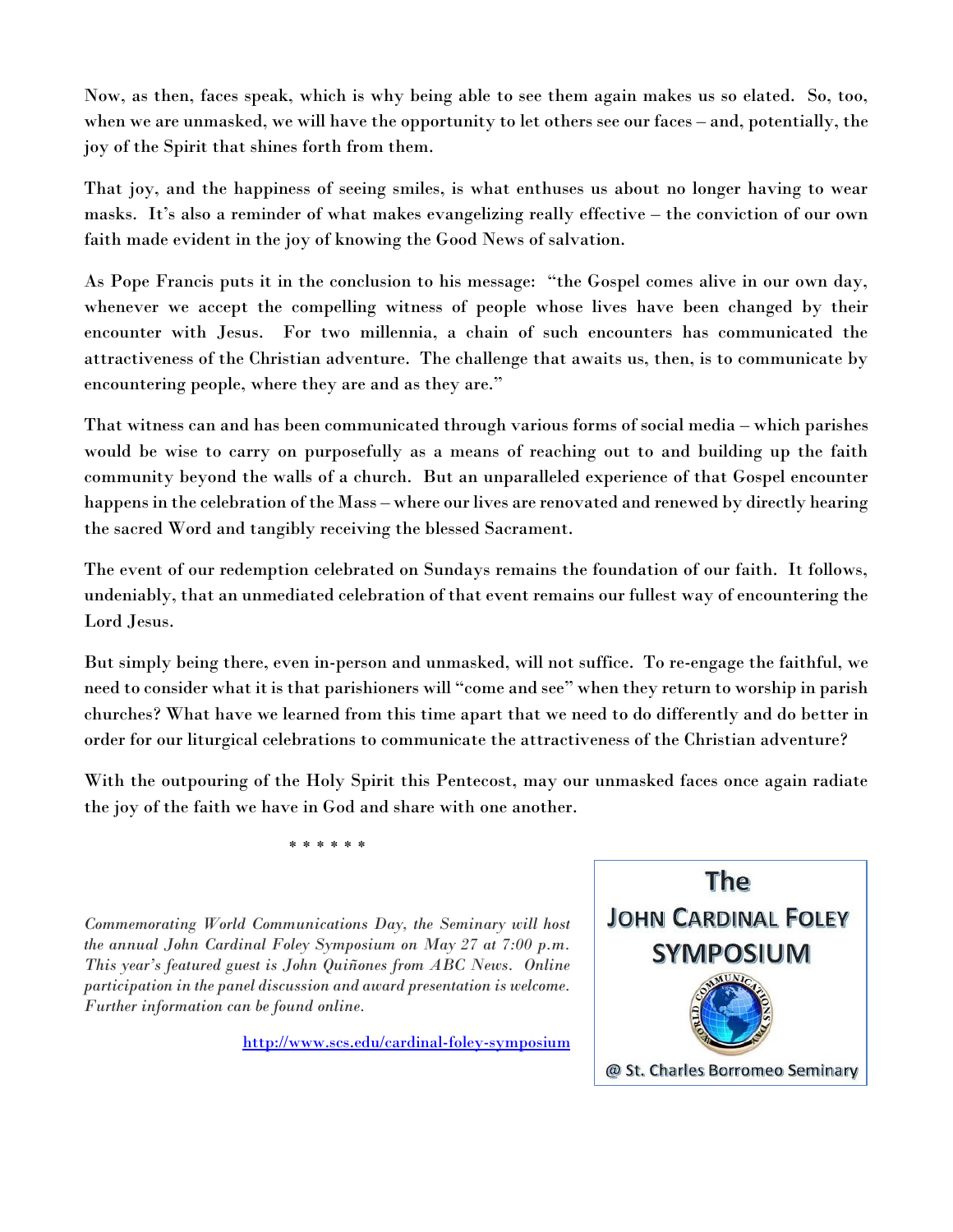### **THE SACRED HEART OF JESUS AS A "SCHOOL OF LOVE"**



<span id="page-7-0"></span>(June 7, 2021)

Centuries ago, ST. FRANCIS DE SALES (1567-1622) envisioned the future of the world as one in which all hearts, both human and divine, would be connected in a harmonious state of life and love.

But it's pretty clear from human history, that we have not arrived there; in fact, our contemporary experience demonstrates that we have a long way to go.

This week's solemnity of the Sacred Heart of Jesus celebrates how to get there.

Our journey to eternal life has begun and has been set on the right course thanks to God's "visitation" of this world in the person of His Son, Jesus. In His life, death, Resurrection, and Ascension, we discover all that we need for our eternal salvation.

Particularly on the Cross, where His Sacred Heart is pierced open to pour out the full graces of redemption (John 19:33-37), we see what God's love means, what it has done for us, and what it enables us to do in response.

In his *Treatise on the Love of God*, Francis de Sales offers his own response to encountering that Sacred Heart. With poetic reverie, he writes: "O love eternal, my soul needs and chooses you eternally!" And he prays, "Come Holy Spirit, and inflame our hearts with your love ... so that we may not die eternally," but "may live in your eternal love, O Savior of our souls."



Later, that mystical wisdom comes to full expression in the revelations of Jesus to ST. MARGARET MARY ALACOQUE (1647-1690), a nun in the Order of the Visitation of Holy Mary, which was founded by St. Francis de Sales and St. Jane de Chantal. From her visionary experiences of the Sacred Heart, today's form of the devotion has arisen.

We, too, can comprehend the love of Christ for us and for all humanity by gazing prayerfully upon that sacred image and icon. Jesus, Himself, tells us as much — in the only autobiographical description of His heart:

"Come to me, all who labor and are heavy laden, and I will give you rest. Take my yoke upon you, and learn from me, for I am gentle and lowly in heart, and you will find rest for your souls. For my yoke is easy, and my burden is light" (Matt. 11:28–30).

That alluring invitation draws us to tap into a new reality and respond to the divine plea by learning what Jesus wishes to reveal to His own "little children."

To all those who desire happiness, He says, "*Come to me*" — not to the self-proclaimed and self-serving followers of secular culture, whose perspectives are limited to this world.

To all who seek meaning in life, He insists, "*Learn from me*" — rather than trusting in partial human knowledge and being guided by passions and inclinations, fickle as these will be.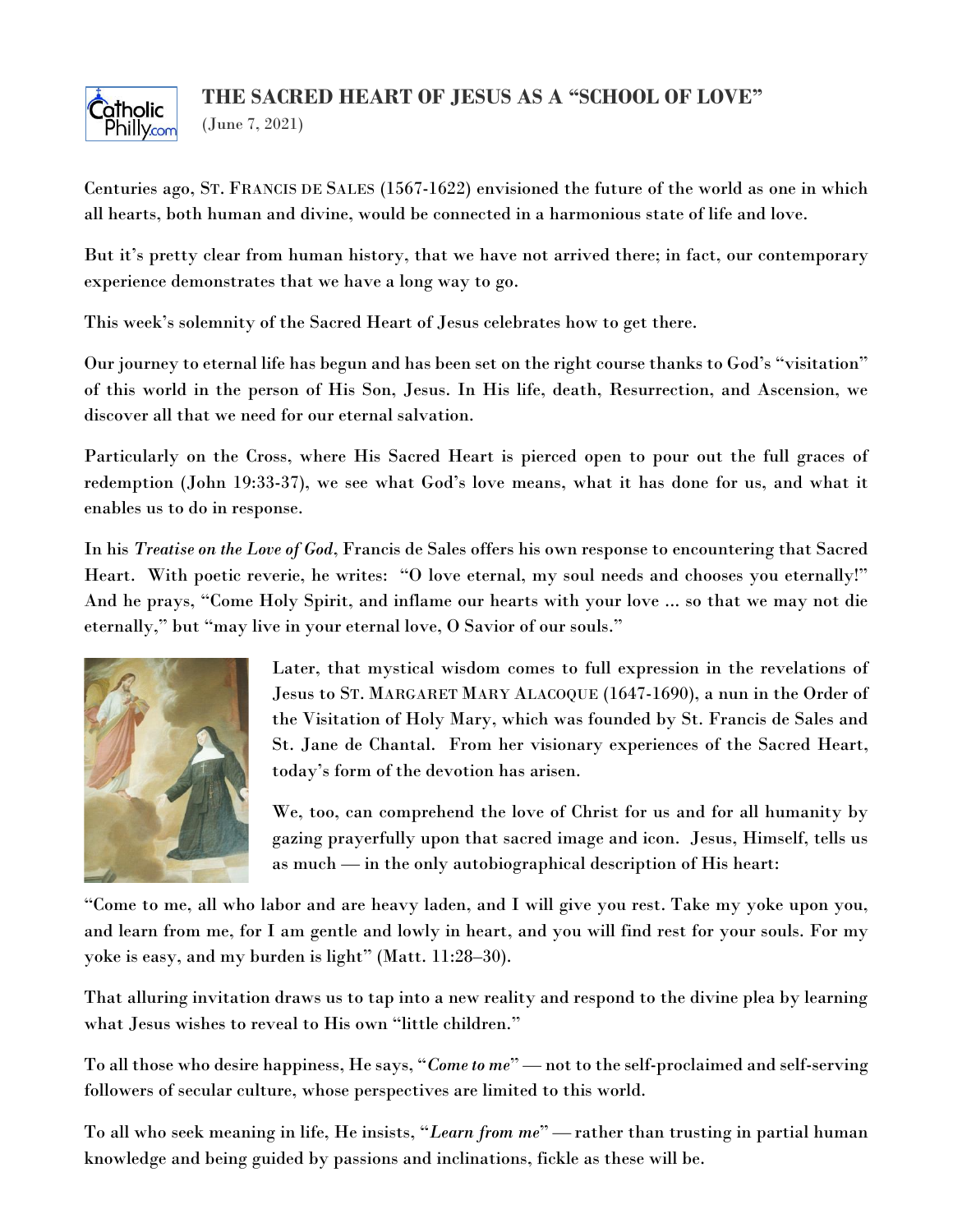He can claim, "*I am gentle*," for His deeds show love and mercy shared with all the world, despite our indifference toward Him and our sins against Him.

And He rightly identifies Himself as "lowly in *heart*," for He has need of nothing for Himself, but wants only for us to know how much we are loved and for us to return love for love by how we treat one another.

That's the love that alone gives *rest for* our *souls*, the love manifest to us in the Heart of Jesus. To quote St. Margaret Mary, the Sacred Heart reveals "all its treasures of love, mercy, grace, sanctification, and salvation ... in order that those who were willing to do all in their power to render and procure for Him honor, love, and glory might be enriched abundantly, even profusely, with these divine treasures of the Heart of God, which is their source."

Meditating upon the Gospel images of Jesus's heart, we can appreciate and appropriate the love of Christ for us. For each time we gaze prayerfully upon that icon of divine love, something else happens. Not only do we look upon it, but also it looks back at us.

Contemplating the Sacred Heart of Jesus draws us into a personal encounter with Him and invites us to dare to come close to love itself. There we can experience saving grace when we surrender our sins, our wounds, even our desires to Him who has opened His Heart for us with such indescribable mercy.

Seeing the heart of Christ, and being seen by it, helps us realize that our best hope in this world lies not in the fleeting emotions of our human hearts, but in the steadfast power of divine love.

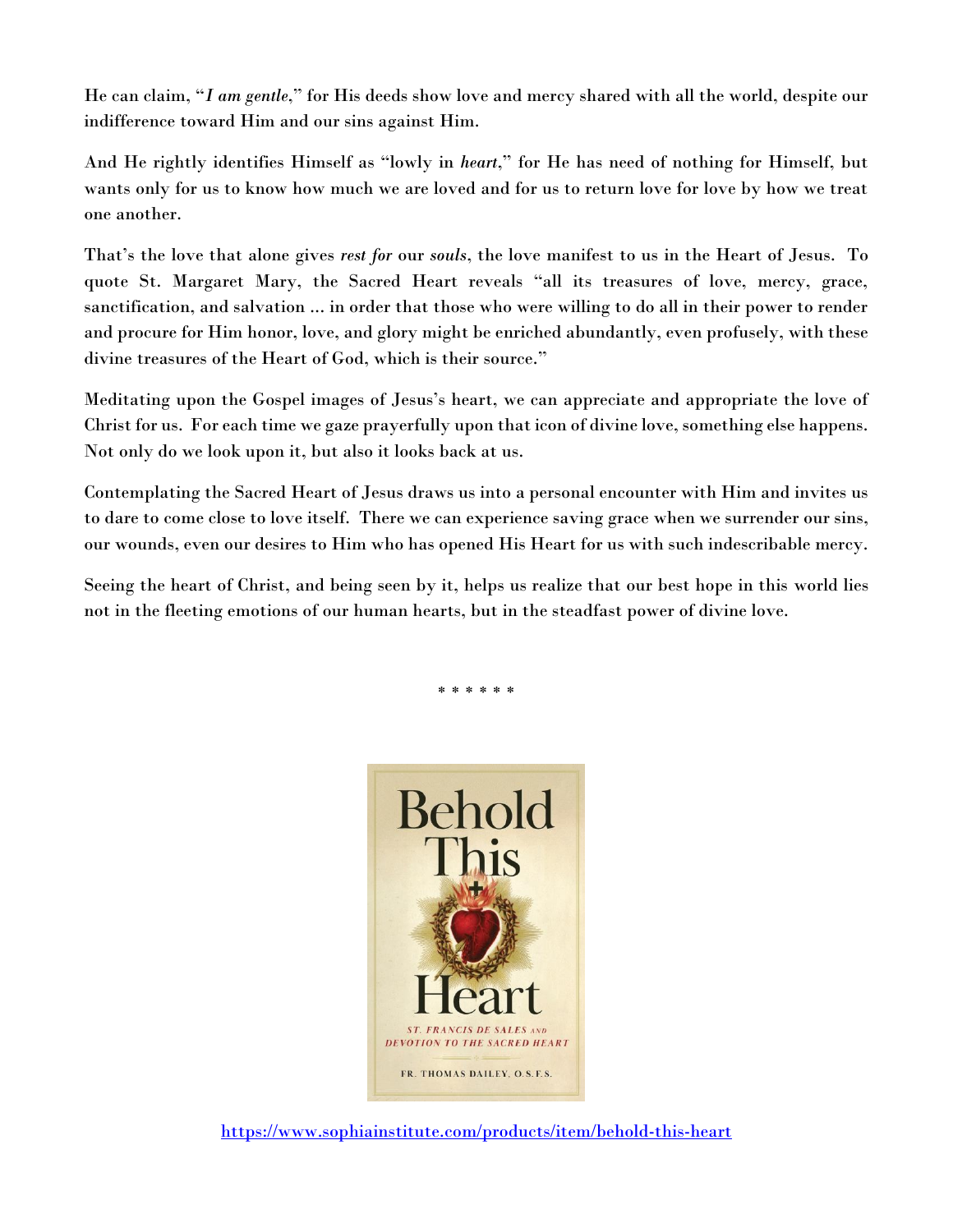

#### **COHERENCE HAPPENS FIRST IN THE MIND**

<span id="page-9-0"></span>(8/5/21)

The late Richard John Neuhaus once described the Liturgy of the Word on Sundays as "the preliminary to be endured on the way to the Liturgy of the Eucharist." Put differently, all those words, especially the homily, are what people in the pews have to put up with before they can get what they came for.

Neuhaus wasn't bemoaning the sad state of Catholic preaching, as much as he was pointing to the <u>low</u> [expectations](https://www.firstthings.com/article/2004/04/passions-surrounding-emthe-passionem) of Catholic congregants, who typically "go to church to be encountered by the Real Presence of Christ in the Mass, not to hear a sermon."

It's certainly true that there's a long build-up at Mass before receiving Holy Communion. It's likewise true that preachers may try to say too much! Some even show their frustration at this verbal overload by heading straight out the door as soon as they've gotten what they came for.

Nowadays, talk about Holy Communion seems focused more on what happens outside the church doors. A debate has arisen about Eucharistic "coherence," in reference to the relationship between believing what the Church believes and acting in a way contrary to that belief. For those whose professed faith and public life do not align, the act of receiving Holy Communion would appear to lack coherence.



But coherence happens first in the mind, where it remains a concern for all believers. The current Gospel readings from the Bread of Life discourse in the Gospel of John suggest this starting point.

What is it that we come to "get" at Mass on Sundays? A host? A blessed sacrament? A bit of grace?

Even if the response is "all of the above," the answer is flawed. Seeking to get something is a shortsighted motivation for what happens on Sundays.

Jesus indicates this in his comments to the crowd that followed him across the sea. They saw him miraculously feed 5,000 people with just five loaves of bread; the villagers got more than enough to eat, with leftovers filling twelve wicker baskets. When those people then follow him in search of getting more, Jesus stops them in their tracks:

"Amen, amen, I say to you, you are looking for me not because you saw signs but because you ate the loaves and were filled. Do not work for food that perishes but for the food that endures for eternal life, which the Son of Man will give you" (John 6:26-27).

The problem to which Jesus points is the futility we face in human life. We may eat and be filled, but we always get hungry again! The emptiness of not just our stomachs never completely goes away.

Characteristic of human existence as such, St. Paul describes it as "the futility of (our) minds" (Eph. 4:17). For despite our good desires and our best efforts to fulfill them, we know that everything in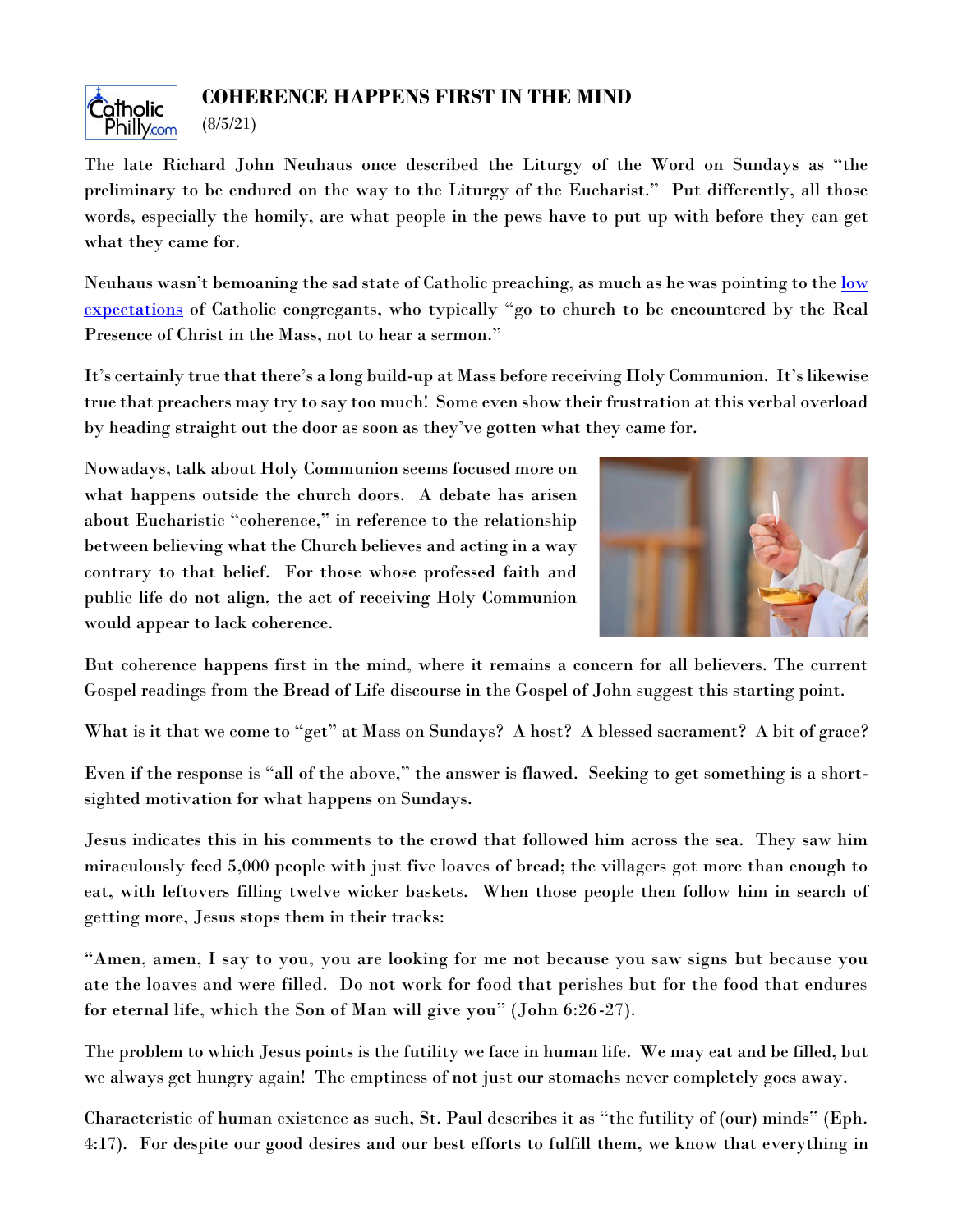this life will, at some point, go away. Money earned is spent. Summer vacations end. Even those we love will, one day, depart from us.

Only food that lasts forever can ultimately be satisfying. And when the crowds mistakenly ask for some of "that" bread, Jesus disavows them of their futile thinking. Emphatically he says, "I am the bread of life. Whoever comes to me will never hunger, and whoever believes in me will never thirst" (John 6:35).



It's not a "what" that fulfills our human longings, only a "who." Jesus offers himself as the one who, alone, can overcome the futility of life. He opens to us the horizon of eternity, in which everything in this life – from hunger and thirst to success and failure, pleasure and pain, happiness and sadness – everything is put into a new perspective.

On Sundays, when we hear Jesus say "this (bread) is my body," that is what we get – a taste of eternal life, in the real presence of the God whose life that is. When the truth of this central tenet of our faith becomes coherent in our minds, first, then it has the power to transform how we live.

To facilitate that coherence, all those preliminary words matter more than we tend to think. Some words we say or sing; others are proclaimed for us to listen to attentively, including the homily! All of them are not simply to be endured; they have for their purpose identifying Him, understanding Him, and appreciating Him whom we have come to encounter, in a sacred event that, when we truly believe it, can change our lives forever.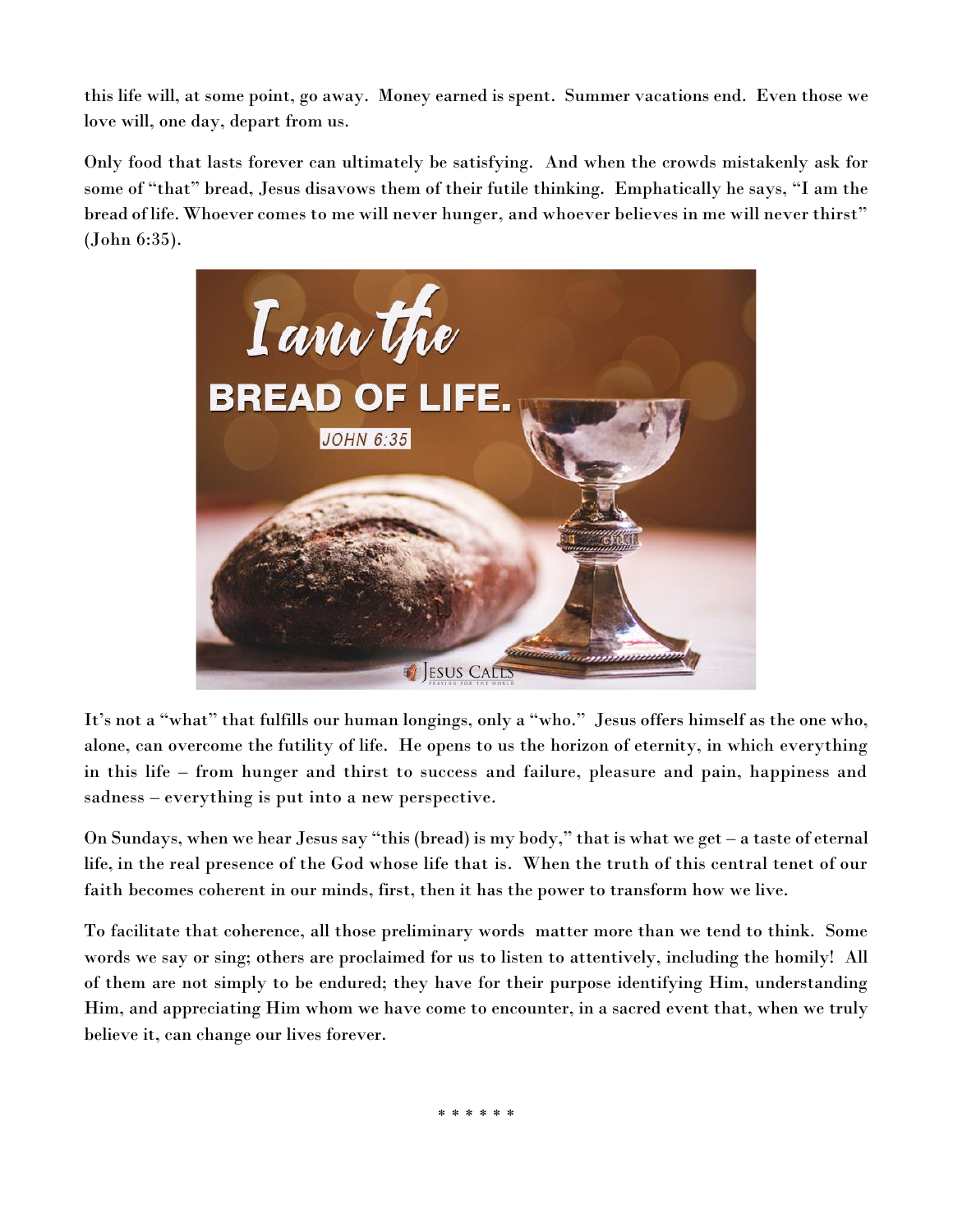

<span id="page-11-0"></span>On weekdays, usually before the sun comes up, I make my way to a nearby monastery to celebrate Mass. Each day, after arriving and before the chapel bell rings, I see him. Clothed in a sweatshirt and reflective vest, with a ski hat keeping his noggin warm, he waves as he walks by, intent on completing his task.

His morning routine takes on nature's nightly doing. Fallen branches dot the landscape, while runaway leaves clutter the small parking lot. And so he rakes. And rakes. And rakes. And piles it up on a tarp, which he then drags away to be deposited out of the sisters' sight. Along the way, he always stops to reposition the single rose planted beside the statue of St. Joseph.



Watching this daily, it struck me that the Solemnity of Christ the King may just be too big for us.

Certainly, we should celebrate that divine appellation. The kingship of Jesus was acknowledged at his birth, by a heavenly star and earthly magi. It was proclaimed at his death, not only by the repentant thief who begged to be remembered in His kingdom, but also by an empirical placard identifying him as "Jesus of Nazareth, King of the Jews."

Rightly, then, does the Church worship Him whom the Book of Revelation discloses as "the Alpha and the Omega ... the one who is and who was and who is to come, the almighty."

Yes, the feast is fitting. And it is not.

Undoubtedly, the grand vision of "dominion, glory, and kingship" over "all people, nations, and languages" that Daniel describes is theologically accurate in terms of who Jesus is. We proclaim Jesus as "king" not just of a nation or an empire or the world, but as king of the entire universe!

That's huge. Indeed, it's so big that it's hard to comprehend, too spectacular for us to grasp in a meaningful way.

The problem becomes apparent when we compare it to what we can see. Those who are subjects of a king usually admire him from afar, or in a moment of passing by here or there, often proud to call themselves his subjects. But after such a rare and distant encounter, they have to return to the mundane routine of their lives. Royalty, in places where kings still exist, seems not to have any real impact on people's day-to-day lives.

Perhaps, then we should not only look to Jesus as King of the universe, but consider instead whether He is King of me.

That's the question asked in the Gospel passage on the last Sunday of the liturgical year. There the kingship of Jesus is revealed in a simple, direct, one-on-one conversation.